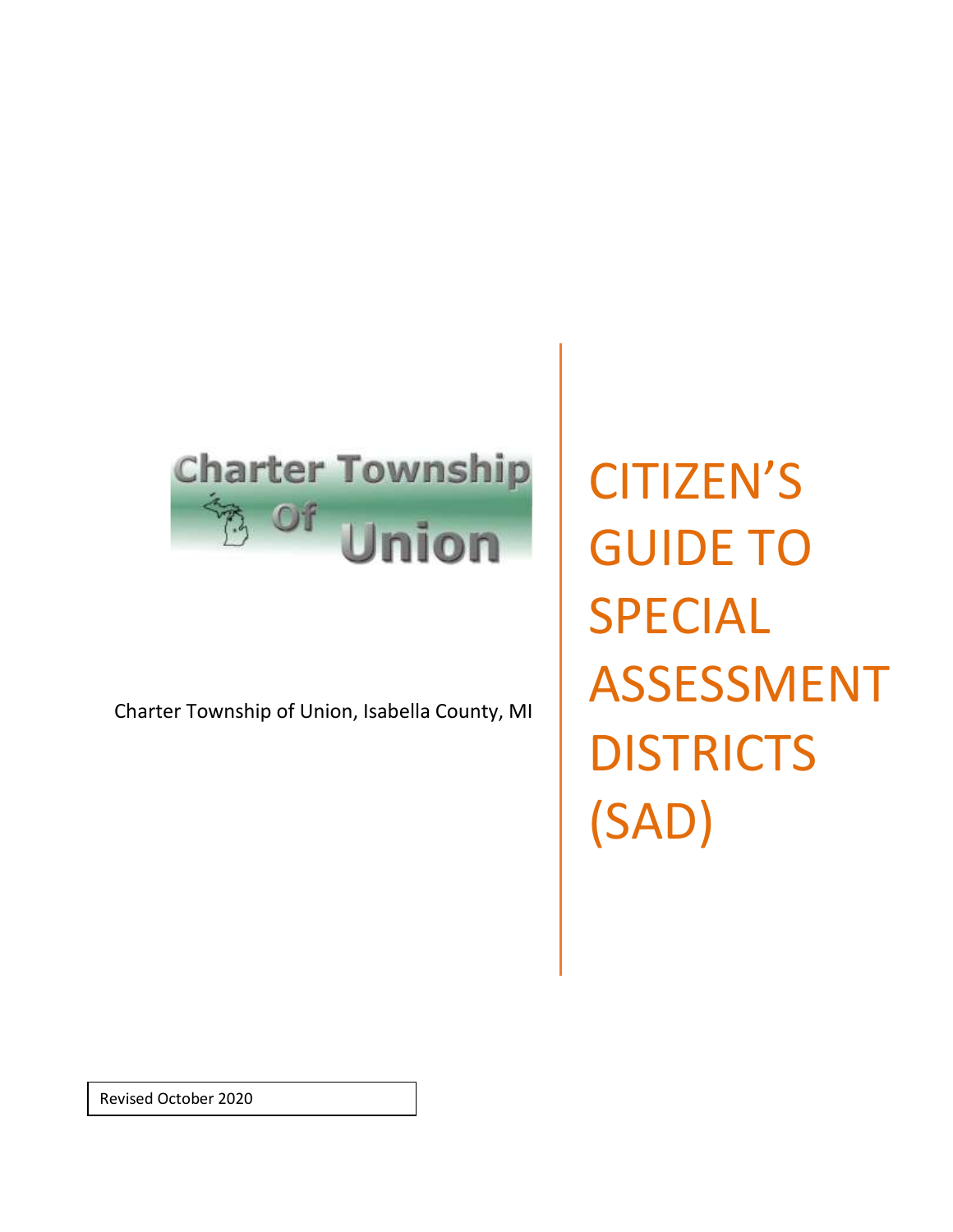# **TABLE OF CONTENTS**

Section 1 - Introduction to Special Assessments

Section 2 - Initiation and Creation of a Special Assessment District (SAD)

| Step 1:    |  |
|------------|--|
| Step 2:    |  |
| Step 3:    |  |
| Step 4:    |  |
| Step 5:    |  |
| Step 6:    |  |
| Step 7:    |  |
| Step 8:    |  |
| Step 9:    |  |
| Step $10:$ |  |
|            |  |
|            |  |
|            |  |
|            |  |
|            |  |
|            |  |
|            |  |
|            |  |
|            |  |

# Section 3 - Statutes, Forms, and Related Documents

# Statutes:

| Public Acts pertaining to Improvements and Services through Special Assessment 10 |  |
|-----------------------------------------------------------------------------------|--|
| Forms:                                                                            |  |
| Informal Petition for Special Assessment Improvement form (example) 11            |  |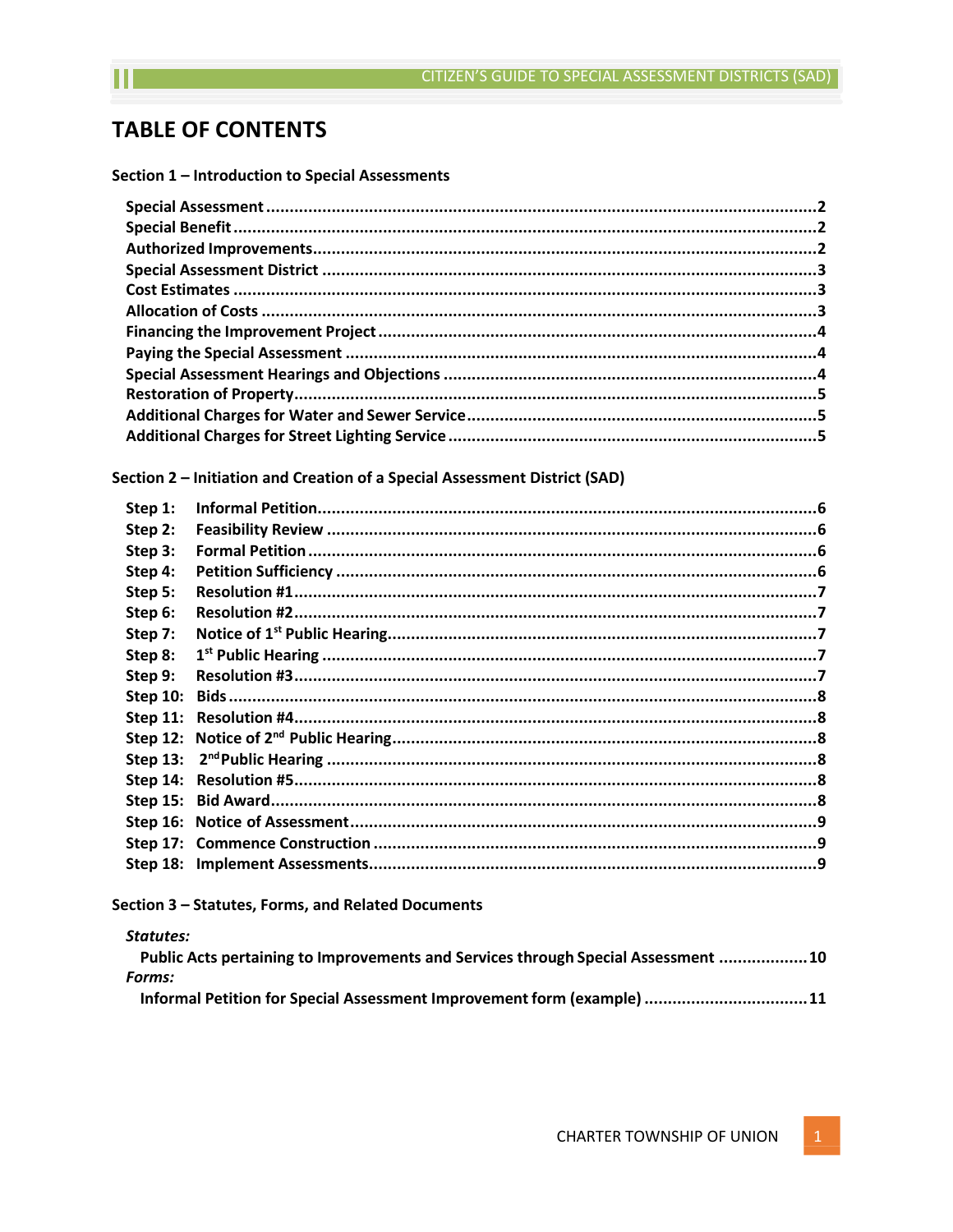This guide describes the step by step process for the creation of a special assessment district and its administration. This document is not intended as legal advice and the applicable statutes should be referred to for all purposes in connection with special assessments and the matters discussed in this guide.

#### **Section 1 – INTRODUCTION TO SPECIAL ASSESSMENTS**

Various state statutes authorize townships to make public improvements and provide services to their residents and taxpayers. The special assessment process is one way a township can expend public money for any improvements made to private property, such as private roads or street lights in a subdivision. Act 188 of 1954, as amended, establishes and authorizes townships to utilize special assessment procedures to fund the costs of certain types of public improvements:

*"AN ACT to provide for the making of certain improvements by township; to provide for paying for the improvements by the issuance of bonds, to provide for the levying of taxes, to provide for assessing the whole or a part of the cost of improvements against property benefitted; and to provide for the issuance of bonds in anticipation of the collection of special assessments and for the obligation of the township on the bonds."* Public Improvements, Act 188 of 1954, as amended, MCL 41.721‐738

# **Special Assessment Defined**

A special assessment is a charge against property for a public improvement that confers a special benefit to that property different from the benefit enjoyed by the general public. [*Fluckey* vs. *City of Plymouth*, 358 Mich. 447, 100 N.W.2d 486 (1960)].

Special assessments are different from general property taxes. Differences include:

- Cannot be imposed against personal property
- Are not subject to constitutional and statutory limitations (millage limitations, uniformity requirements, rollbacks)
- Generally not tax deductible
- May be township wide or just those properties specially benefiting from the particular improvement project

#### <span id="page-2-0"></span>**Special Benefit**

In theory, the proportional share of the cost of the improvement defrayed by special assessment against the benefitted property will be generally offset by the increase in the property's value once the improvement is in place. In other words, any public improvement that would increase the market value of a property could be considered a special benefit.

#### **Types of Authorized Improvements by Special Assessment**

There are various types of public improvements authorized by PA 188 of 1954, as amended (MCL 41.721). According to MCL 41.722, some of the types of improvements authorized by the Act include: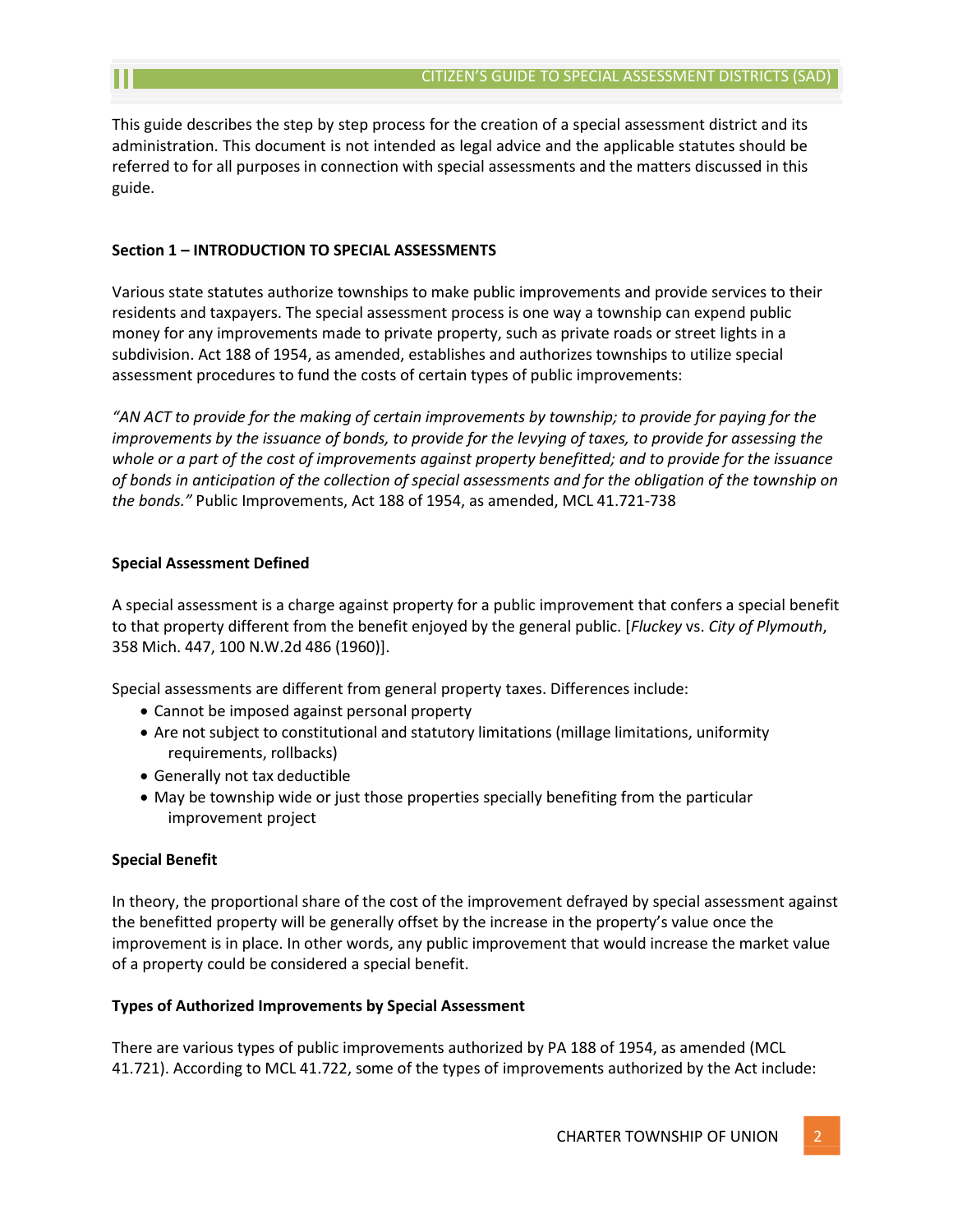- The construction, improvement, and maintenance of *storm or sanitary sewers*
- The construction, improvement, and maintenance of *water systems*
- The construction, improvement, and maintenance of public roads\*
- The acquisition, improvement, and maintenance of public parks
- The collection and disposal of garbage and rubbish
- The installation, improvement, and maintenance of *lighting systems\*\**
- The construction, improvement, and maintenance of sidewalks and bicycle paths
- The eradication or control of aquatic weeds and plants
- The construction, improvement, and maintenance of *private roads*
- The construction, improvement, and maintenance of a *lake*, pond, river, stream, lagoon, or other body of water or of an improvement to the body of water. This includes, but is not limited to, dredging.

*\*\*Special assessments for street lighting are covered under PA 246 of 1931 (MCL 41.289b), and have a somewhat different (abbreviated) process than the other improvements listed above. Please refer to Section 3, page 10 of this document for information on how to obtain a copy of this Act.*

# **Special Assessment District (SAD)**

A SAD is a defined grouping of properties especially benefitted by the improvement. While statute allows for a township to initiate a SAD, it is typically done by petition of the property owners in a designated area who wish to make an authorized improvement. The township then acts in an administrative capacity by establishing the district, gathering the cost estimates and plans for the improvement, providing funding or financing for the cost of the improvement, and the levying and collection of the special assessment to pay off the debt.

# <span id="page-3-0"></span>**Cost Estimates**

All costs the township may incur from the time of initial application through the duration of the special assessment and/or for as long as there remain any outstanding bonds issued to fund the improvement should be included in the final cost estimate. Related costs would include those services related to administrative (clerical and treasurer functions), engineering (design, inspection and contingency fund), construction (materials, labor and contingency fund), consultation (financial) and legal (township and/or bond specialized) services.

For citizen initiated public improvement paving projects using PA 188 of 1954 as the underlying statue and when the Township is acting in the role of lender; total project cost shall include all costs from the time of initial application through the life of the special assessment district *except* administrative staff time associated with the project.

# <span id="page-3-1"></span>**Allocation of Costs**

There is no specific formula within statute as to how the assessment is apportioned among the benefitted properties. There are several different methods commonly used to allocate or spread the costs for the improvement against those properties within the SAD, including but not limited to front foot, land area, site/lot, lot depth, value, or a combination of these methods. The method used varies according to the nature of the improvement, and the type and characteristics of the properties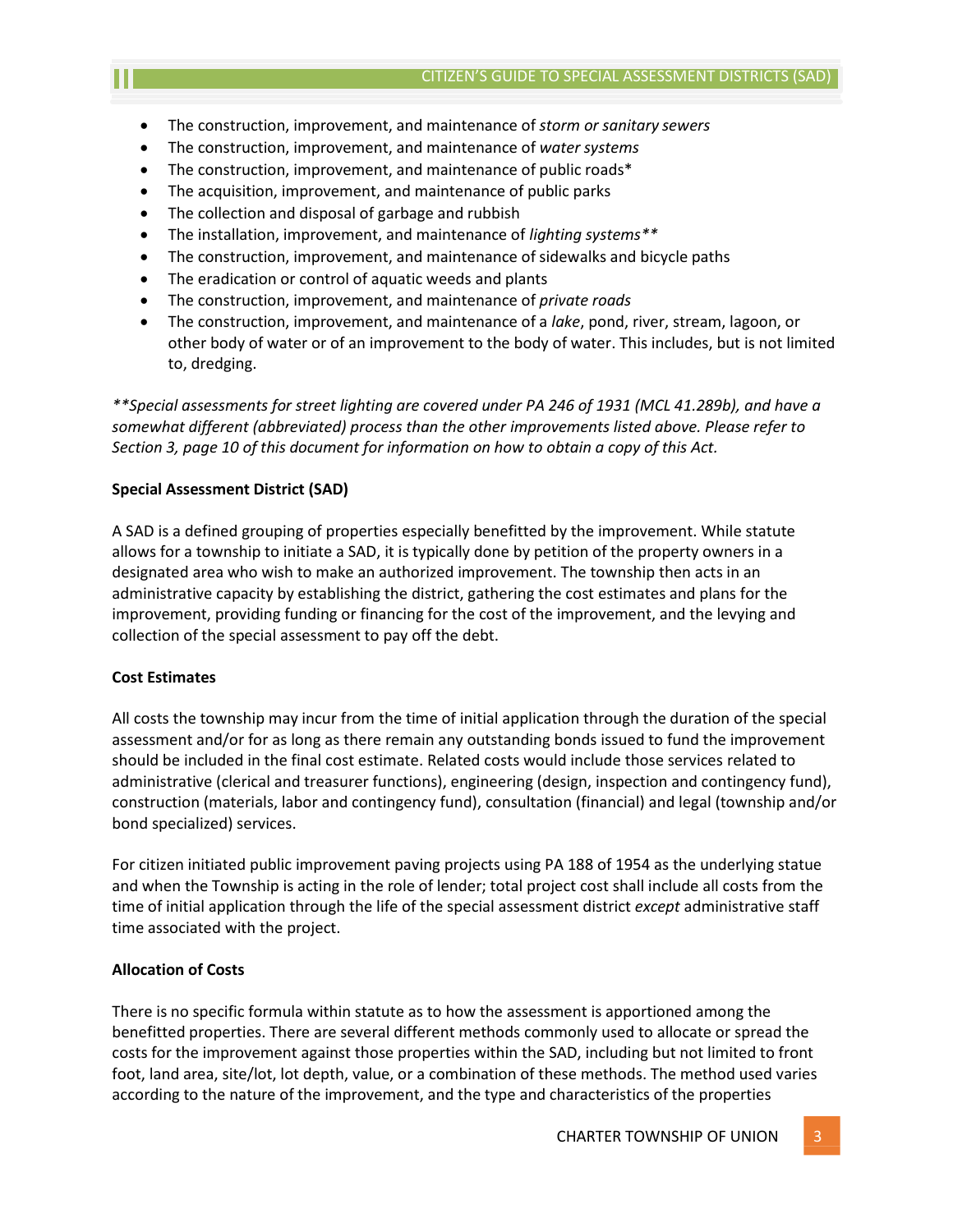contained within the SAD.

While front foot may be the simplest method to allocate costs, it may not necessarily be the most appropriate. The primary goal when selecting a method is for the special assessment against each parcel to be related to the benefit received by the parcel. Major differences in special assessment amounts on each parcel in a district where the land uses are similar may be an indication that a different method should be used.

# <span id="page-4-0"></span>**Financing the Improvement Project**

To finance an improvement through the special assessment process, the Township Board borrow funds or may issue and sell bonds. Bonds must be issued in accordance with PA 34 of 2001, "Revised Municipal Finance Act" (MCL 141.2101‐2821). As the costs for the improvement project are repaid by the benefitting property owners through a special assessment, the bonds are repaid.

#### <span id="page-4-1"></span>**Paying the Special Assessment**

Special assessments can be paid in full without interest at the time the assessment is first levied, or may be paid in annual installments for a specified number of years using a declining balance method. Each annual payment is less than the previous year's payment. The principal is repaid in equal installments in each payment, but the amount paid toward interest is reduced with each payment. Special assessment installments are levied on an annual basis, depending on the nature and duration of the district, with the winter ad valorem property taxes, issued on December  $1<sup>st</sup>$ . The Township Board will determine the amount of interest to be charged for the special assessment according to state statute.

For citizen initiated public improvement paving projects using PA 188 of 1954 as the underlying statue and when the Township is acting in the role of lender; the number of annual installments shall be 5 or 10 years as determined by the Board of Trustees. The interest rate shall be lesser of 3% over the local bank prime interest rate or 8%.

The State of Michigan, under PA 225 of 1976, "Deferred Collection of Special Assessments on Homestead Properties" allows for special assessments levied on principal residence property to be deferred for eligible property owners. To obtain a deferment, the applicant files an affidavit which is reviewed at the local level for accuracy and sent on to the state for final approval. Approval is based on age (unless permanently and totally disabled) and household income levels. If a state deferment is obtained, the state pays the special assessment on the property, but then places a lien in the amount of the special assessment on the property. The state is repaid with interest at the time the property is sold. Please refer to Section 3, page 10**,** for the links to the deferment application form and its corresponding "Frequently Asked Questions" document.

#### <span id="page-4-2"></span>**Special Assessment Hearings and Objections**

There are two public hearings in the special assessment process. At the first public hearing, the Township Board will hear objections to the petition, to the improvement, and to the special assessment district. The second public hearing is to review and hear any objections to the special assessment roll. Advance notice of the public hearings will be published in the newspaper and mailed to the property owners to be assessed.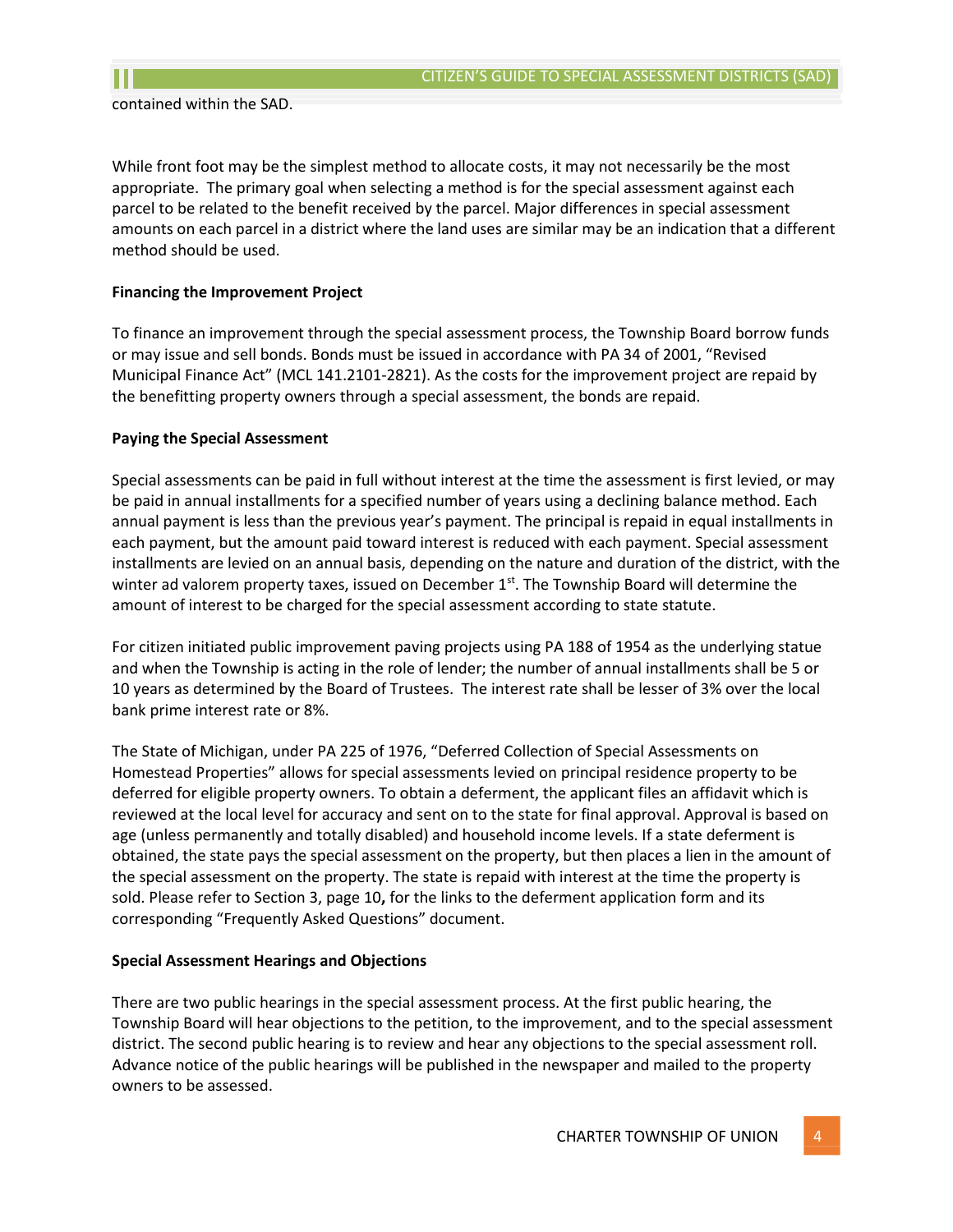Objections can be made in one of two ways. The first is by written letter delivered to the Township Clerk before or at the time of the public hearings described above. The second way is to attend the public hearings and state the objections in person. It must be noted that if a property owner wishes to challenge the petitions, improvement, district and/or special assessment, they must have made an official protest at the appropriate public hearing above.

# <span id="page-5-0"></span>**Restoration of Property**

Any private land that has been damaged or disrupted will be reasonably restored as reasonably possible, and great effort will be taken to save planted materials such as trees and bushes. Restoration of driveways or seeding of lawns will be completed after ground has settled. These issues will be handled and coordinated through consultation with the Department of Public Services, the Township Engineer, and the Isabella County Road Commission.

# <span id="page-5-1"></span>**Additional Charges for Water and Sewer Service**

A special assessment for water or sewer improvements is only for costs associated with the installation of the main line improvement that is the subject of the SAD. There may be other charges associated with connection to the system, including but not limited to the cost of installing the water or sewer connection line between the public improvement (main) and the structure is paid by each property owner individually. Qualified property owners or contractors can install the connector lines through the permit process in the Department of Public Services. The special assessment must be paid whether connection is made or not.

# <span id="page-5-2"></span>**Additional Charges for Street Lighting Service**

A special assessment for street lighting improvements involves the costs and expenses associated with the installation of the lighting system, as well as an annual determination and assessment of the amount needed for maintenance and electricity in order to provide the lighting service. According to statute, "the assessment may be made either in a special assessment roll or in a column provided in the regular tax roll." MCL 41.489c. A street lighting district may be enacted and terminated by the Township Board or by petition of property owners. Please refer to Section 3, page 10 for information on how to obtain a copy of the applicable statute.

# <span id="page-5-3"></span>**Section 2 – INITIATION AND CREATION OF A SPECIAL ASSESSMENT DISTRICT (SAD)**

Special assessment districts can be initiated by the township and/or by citizen petition. Some townships prefer the citizen petition process in order to demonstrate public support for an improvement by special assessment. Although the Charter Township of Union prefers citizen petitions for the initiation of SADs, it reserves the right to consider and establish SADs without a petition.

The Charter Township of Union will utilize the process set forth in this Section 2 in establishing a special assessment district by citizen petition. Special assessment districts for street lighting are covered under a separate statute, which allows for an abbreviated process from that of other districts. Such deviations from the process outlined below are noted accordingly. Additionally, it should be noted that if funding for the improvement project will be provided through bonding, the process set forth below will be adjusted to conform with laws applicable to the bonding process.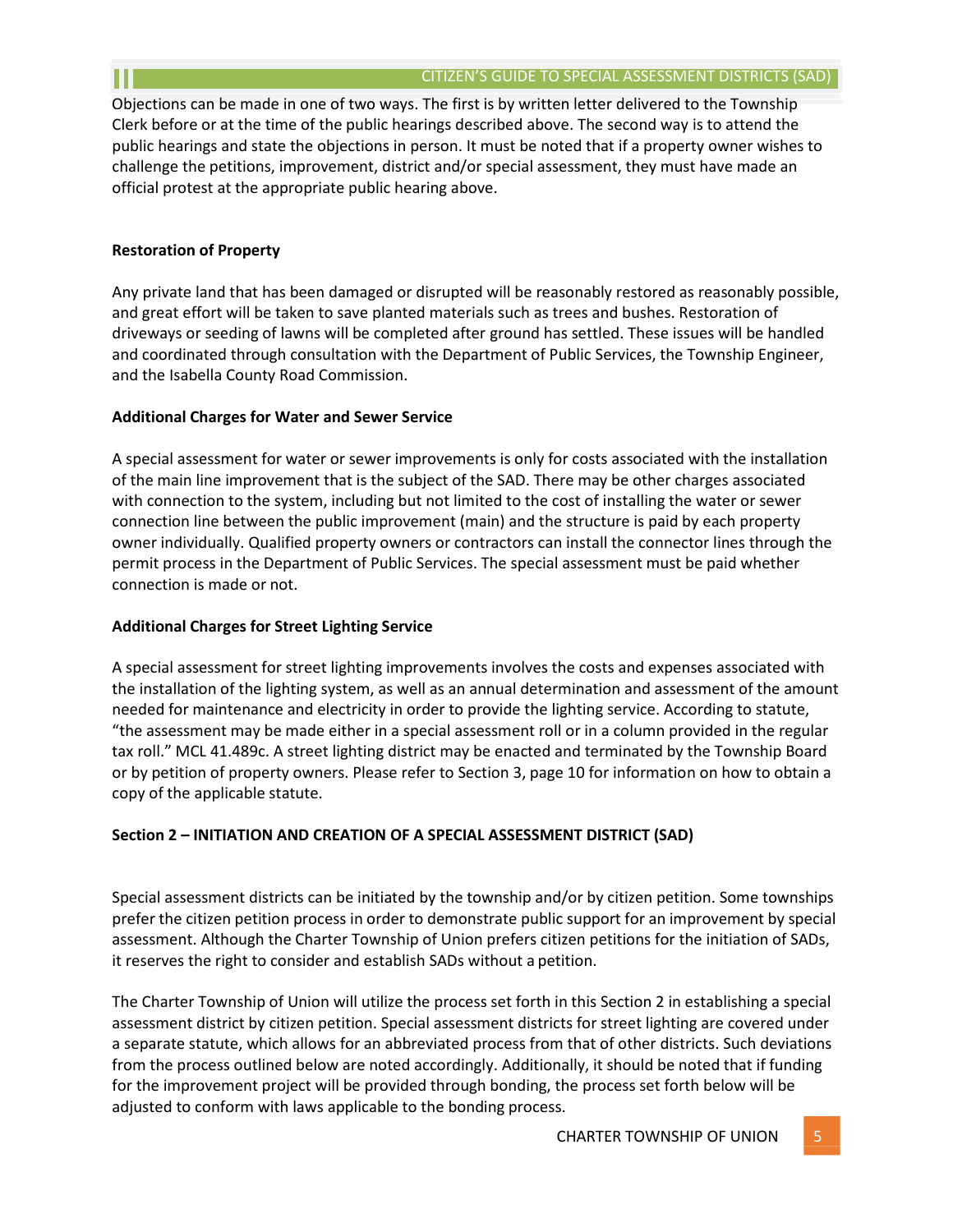- **Step 1: Informal Petition.** An interested party shall provide to the Township an informal petition outlining the improvement (s) sought as well as public acceptance and interest from at least 51% of the property owners who will be receiving a benefit from the improvement. A sample form is available as part of this guide. The completed Informal Petition forms are turned in to the Township Clerk's office.
- **Step 2: Feasibility Review.** Completed Informal Petition forms are reviewed by any Township departments and personnel deemed necessary, for an initial evaluation of whether the improvement as proposed is feasible. Township staff will present the informal petition to the Township Board of Trustees for consideration and approval to move forward with the preparation of a preliminary estimate of project costs.
- **Step 3: Formal Petition.** If the informal petition is accepted, the Townshipsends affected property owners notice that an informal petition for improvement was received and reviewed, and that a formal petition has been created for circulation. The petition is drafted by Township Personnel who then contacts the original applicant for pickup to begin circulation.
- **Step 4: Petition Sufficiency.** Completed petitions are turned in to the Clerk's office. Owners of record are verified by the Assessing Department and signatures are verified by the Clerk's office. If current ownership is questionable or cannot be obtained through verification against the current assessment roll and records located in the Isabella County Register of Deeds office, a title search may be deemed necessary. The additional cost of a title search would be addedto the total projected cost estimate of the improvement. It is important to note that statute requires the signature of the "record property owners" in the citizen petition process. Accordingly, administrators, guardians and powers of attorney would not be permitted to sign the petition, unless the power of attorney document or a court order has specifically granted the power to sign a special assessment petition on behalf of the record owner.

Sufficiency of the petition is typically based on the following:

- Owners of more than 50% of total land area in the district are required forsufficiency for sewer and water projects.
- Owners of more than 50% of total frontage in the district are required for sufficiency for road improvement, snow plowing, and lake improvement projects (may use frontage on the lake).
- Owners of not less than 10% of property sites are required for sufficiency ofstreet light projects.
- **Step 5: Resolution #1.** After the petition has been verified and the sufficiency requirement has been met, the request will be brought before the Township Board of Trustees for consideration ofa resolution directing the Township Staff/Engineer to either obtain or prepare the plans and cost estimates for the project to be presented at the first of two public hearings.
- **Step 6: Resolution #2.** Once the plans and cost estimates have been completed, the Township Board of Trustees will consider a resolution tentatively approving its intention to make the improvement, tentatively designating the special assessment district, and setting a date and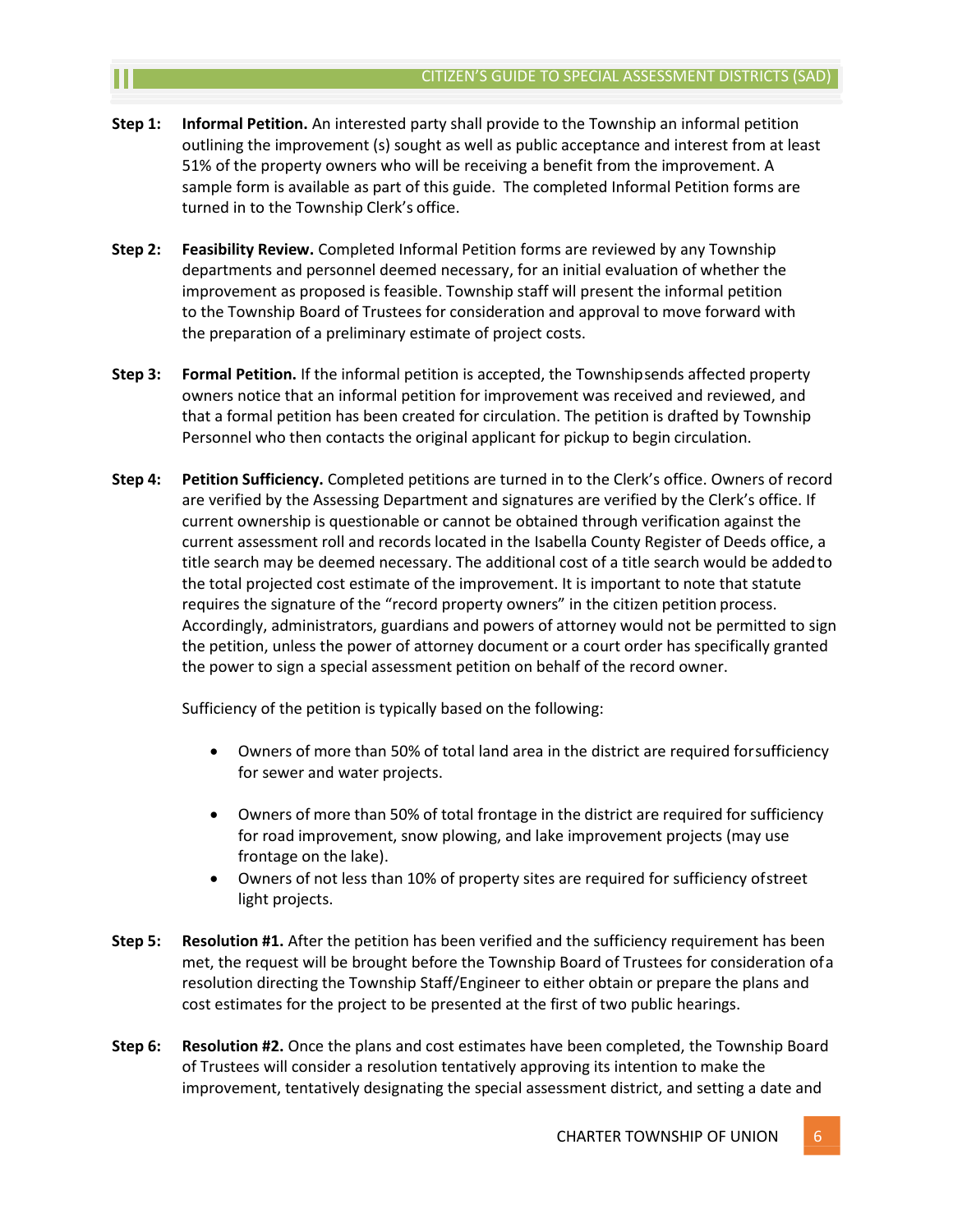time for the first public hearing. The resolution will also direct that the completed plans and cost estimates are to be given to the Township Clerk and made available for public inspection prior to the first public hearing. *Street lighting districts will proceed to Step 13: 2nd Public Hearing, at which the question of creating the district and defraying the expenses by special assessment will both be addressed.*

- **Step 7: Notice of 1st Public Hearing.** Notice of public hearings in special assessment proceedings shall be mailed to each record owner of, or party of interest in, the properties to be included in the district, at least 10 days before the date of the hearing. Notice shall also be published twice before the public hearing in a newspaper circulating in the township, with the first publication also being at least 10 days before the date of the public hearing. The notice of hearing should contain the following:
	- Date, time and location of the hearing
	- Description of the proposed special assessment district
	- Advice that plans and cost estimates for the improvement are on file at the office of the Township Clerk and are available for public inspection
	- A statement that appearance and protest at the hearing is required in order to appeal the amount of the special assessment to the Michigan Tax Tribunal, and describingthe manner in which an appearance and protest shall be made, and that protests may be filed by letter (MCL 211.741(2))
- **Step 8: 1** 1<sup>st</sup> Public Hearing. The first public hearing will be held by the Township Board as required under Public Act 188 of 1954, as amended, to hear objections to the proposed improvement project, the petitions or the district.
- **Step 9: Resolution #3.** After conclusion of the 1st public hearing, the Township Board will consider adoption of a resolution doing all of the following:
	- Describing the improvement and determining to complete the improvements
	- Approving the plans and cost estimates as presented
	- Designating the boundaries of the district
	- Confirming the petition for sufficiency (if petition is required)
	- Specifying the amount of the improvement costs to be paid by the Township, if any
	- Designating the term of the special assessment district's existence
	- If periodic redeterminations of cost will be necessary, such necessity and the dates when such redeterminations shall be made shall be stated
	- Directing the supervisor (assessor) to prepare the special assessment roll
- **Step 10: Bids.** Once the Board of Trustees has adopted Resolution #3, Township Staff will initiate the sealed bid process in order to select a contractor to construct the public improvement. Cost estimates will be refined based upon the bid results. In the case of road improvements final cost for these improvements will be obtained from the Isabella County Road Commission. The supervisor (assessor) will be charged with the task of assigning the appropriate benefit amount for each parcel within the district. Once the individual benefit amounts and the final cost estimate have been determined, the special assessment roll will be created.
- **Step 11: Resolution #4.** Once the special assessment roll has been created, the Township Board of Trustees will consider a resolution setting a date and time for the second public hearing. The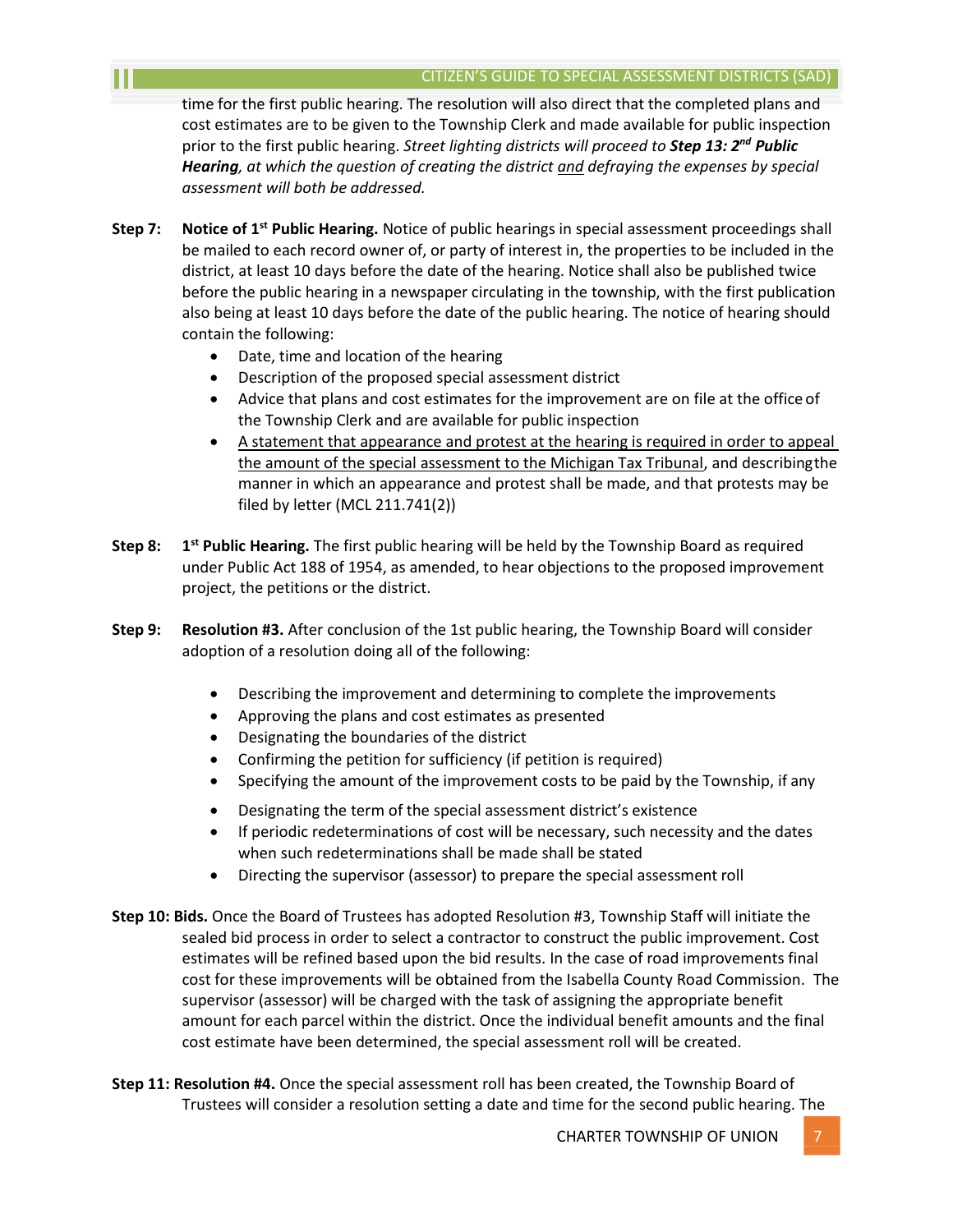completed special assessment roll will be given to the Township Clerk to be made available for public inspection prior to the second public hearing.

- **Step 12: Notice of 2nd Public Hearing.** Notice of public hearings in special assessment proceedings shall be given to each record owner, or the party of interest in, of the properties to be included in the district, at least 10 days before the date of the hearing. Notice shall also be published twice before the public hearing in a newspaper circulating in the township, with the first publication also being at least 10 days before the date of the public hearing. *Notice for public hearing for street lighting districts only require at least 5 days before the date of the public hearing, and may be published in a newspaper of general circulation in the district, or, if none available, posted in at least 3 of the most public places in the district.* The notice of hearing should contain:
	- Date, time and location of the hearing
	- Description of the proposed special assessment district
	- Advice that plans and cost estimates for the improvement, as well as the special assessment roll are on file at the office of the township clerk and are available for public inspection
	- A statement that appearance and protest at the hearing is required to appeal the amount of special assessment to the Michigan Tax Tribunal, and describing the manner in which an appearance and protest shall be made, and that protests maybe filed by letter (MCL 211.741(2))
- **Step 13: 2nd Public Hearing.** The second public hearing will be held by the Township Board as required under Public Act 188 of 1954, as amended, to hear objections to the assessment roll.
- **Step 14: Resolution #5.** After the 2nd public hearing, the Township Board of Trustees will consider a resolution to confirm the special assessment roll. The Township Board will also determine the number of annual installments and the interest rate to be charged on future installments.
- **Step 15: Bid Award.** The Township Board will consider awarding of the bid for the improvement project.
- **Step 16: Notice of Assessment.** A notice of special assessment will be mailed to affected property owners within 20 days after confirmation of the special assessment roll. At this time, the Township Board will begin the process of obtaining funding and/or issuing bonds to finance the construction of the project.
- **Step 17: Commence Construction.** The Township will commence construction of the improvement project.
- **Step 18: Implement Assessments.** The Township will begin the process of collecting the special assessments against the individual properties within the special assessment district.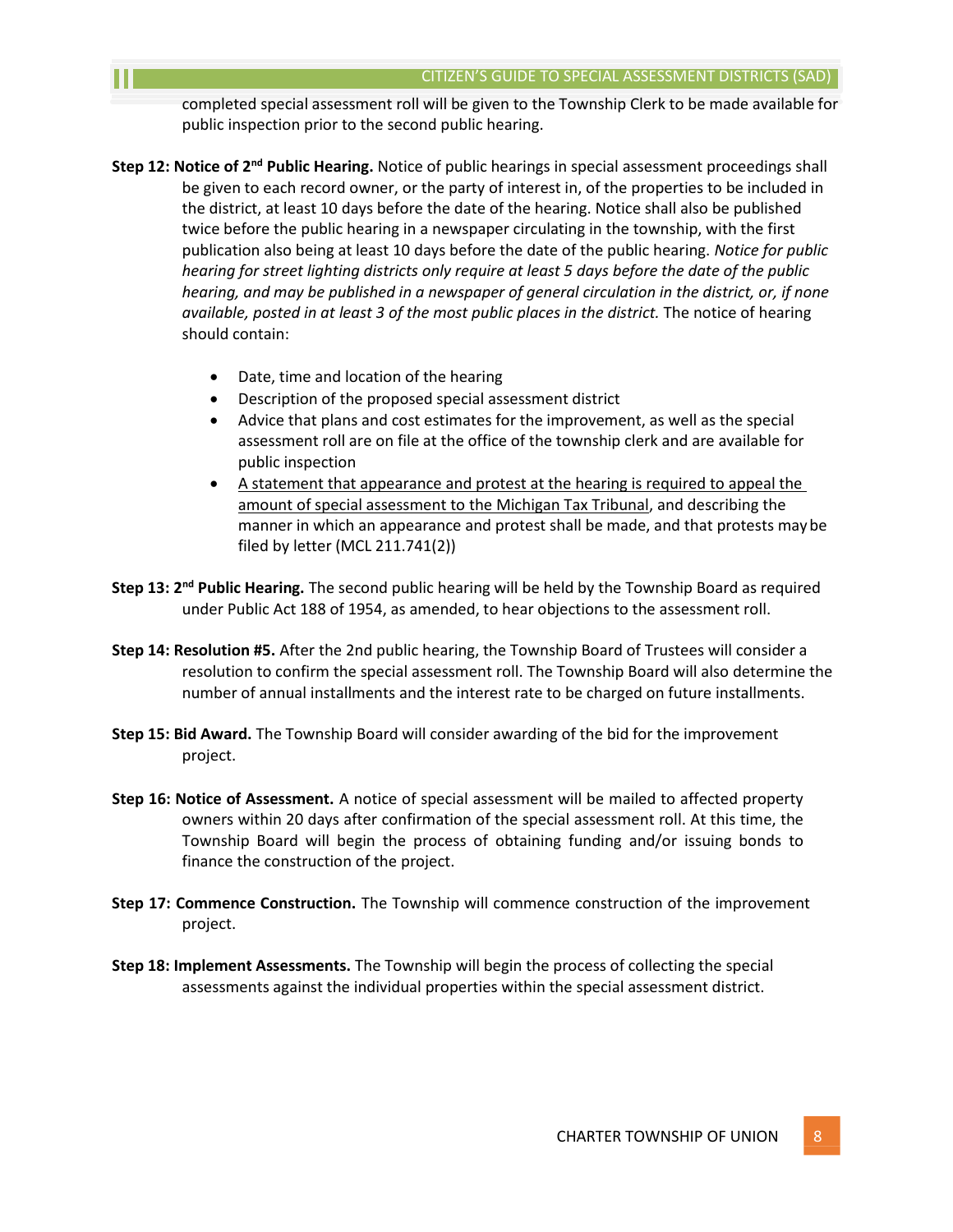# **SECTION 3 – Statutes, Forms, Related Documents**

This section of the Guide is designed to provide the reader with information on how to obtain copies of the relevant statutes, include samples of local administrative forms, and access to other related documents and information pertaining to establishing a SAD within the Township. These documents include:

**Statutes***.* There are various public acts which describe the process for administering special assessments for public improvements and services from ambulance to weed control. Each specific act outlines the details and forms the basis behind the itemized steps described in Sections 1 and 2 of this document as they pertain to certain improvements or services.

Copies of the acts not included as part of this document can be found through the search engine at [www.legislature.mi.gov:](http://www.legislature.mi.gov/)

PA 162 of 1962 – Notice of Special Assessment Hearings (*part of General Property Tax Act*) PA 188 of 1954 – Public Improvements PA 225 of 1976 – Deferment of Special Assessments on Homesteads PA 246 of 1931 – Pavements, Sidewalks, and Elevated Structures (*Street Lighting*) PA 267 of 1976 – Open Meetings Act

**Forms***.* The following forms are those which interested property owners would need to file with the Township in order to begin the SAD process.

Informal Petition for Special Assessment Improvement form (example)........................................11 - 12

Documents pertaining to deferment can be found at the following links:

Frequently Asked Questions (FAQs) About Deferred Special Assessments [https://www.michigan.gov/documents/treasury/DeferredSpecialAssessments\\_189257\\_7.pdf](http://www.michigan.gov/documents/treasury/DeferredSpecialAssessments_189257_7.pdf)

Senior Citizen or Totally and Permanently Disabled Person's Affidavit Requesting Special Assessment Deferment

[https://www.michigan.gov/documents/2748f\\_2630\\_7.pdf](http://www.michigan.gov/documents/2748f_2630_7.pdf)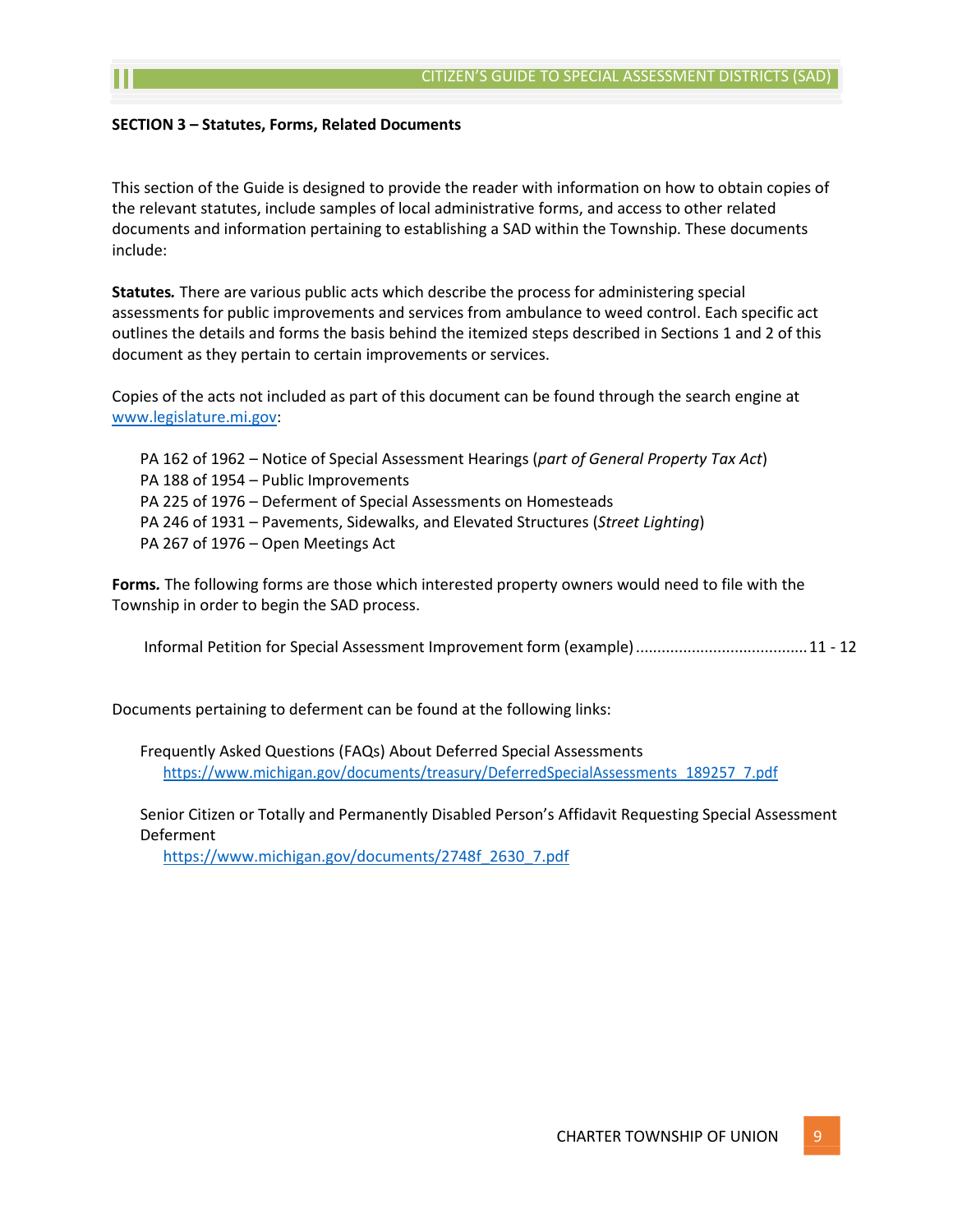# **CHARTER TOWNSHIP OF UNION ‐ ISABELLA COUNTY, MICHIGAN**

# **INFORMAL PETITION FOR PUBLIC IMPROVEMENT BY SPECIAL ASSESSMENT** *In accordance with Public Act 188 of 1954, as amended*

| <b>APPLICANT INFORMATION</b>                                                                                                                      |                                      |                                                         |
|---------------------------------------------------------------------------------------------------------------------------------------------------|--------------------------------------|---------------------------------------------------------|
| Name                                                                                                                                              |                                      | Phone                                                   |
| <b>Address</b>                                                                                                                                    |                                      | Email                                                   |
| City<br><b>State</b>                                                                                                                              | Zip Code                             | <b>Property Identification Number</b>                   |
|                                                                                                                                                   |                                      |                                                         |
| PUBLIC IMPROVEMENT INFORMATION                                                                                                                    |                                      |                                                         |
| Type of Improvement:                                                                                                                              |                                      |                                                         |
| Public/Private Road                                                                                                                               | Lighting System                      |                                                         |
| <b>Water System</b>                                                                                                                               |                                      |                                                         |
| Sanitary Sewer                                                                                                                                    | $\lfloor$ $\overline{\rfloor}$ Other |                                                         |
| Location of Improvement: (please give a detailed description of affected subdivisions, streets, and/or properties to be included in the district) |                                      |                                                         |
|                                                                                                                                                   |                                      |                                                         |
| <b>APPLICANT SIGNATURE</b>                                                                                                                        |                                      |                                                         |
|                                                                                                                                                   |                                      |                                                         |
| Name                                                                                                                                              |                                      | Date                                                    |
|                                                                                                                                                   |                                      |                                                         |
| <b>TOWNSHIP DEPARTMENT REVIEW</b>                                                                                                                 |                                      | <b>INITIAL/DATE AND RETURN TO TOWNSHIP CLERK</b>        |
| Department of Public Service Comments:                                                                                                            |                                      | Approved as submitted<br>Changes required (seecomments) |
|                                                                                                                                                   |                                      | Not feasible project at this time                       |
|                                                                                                                                                   |                                      |                                                         |
| <b>Township r Comments:</b>                                                                                                                       |                                      | Approved as submitted                                   |
|                                                                                                                                                   | Γ                                    | Changes required (seecomments)                          |
|                                                                                                                                                   | Γ                                    | Not feasible project at this time                       |
| <b>Other Staff Comments:</b>                                                                                                                      | Γ                                    | Approved as submitted                                   |
|                                                                                                                                                   | $\overline{\phantom{a}}$             | Changes required (seecomments)                          |

11 CHARTER TOWNSHIP OF UNION – NOVEMBER 2018

∕ Not feasible project at thistime